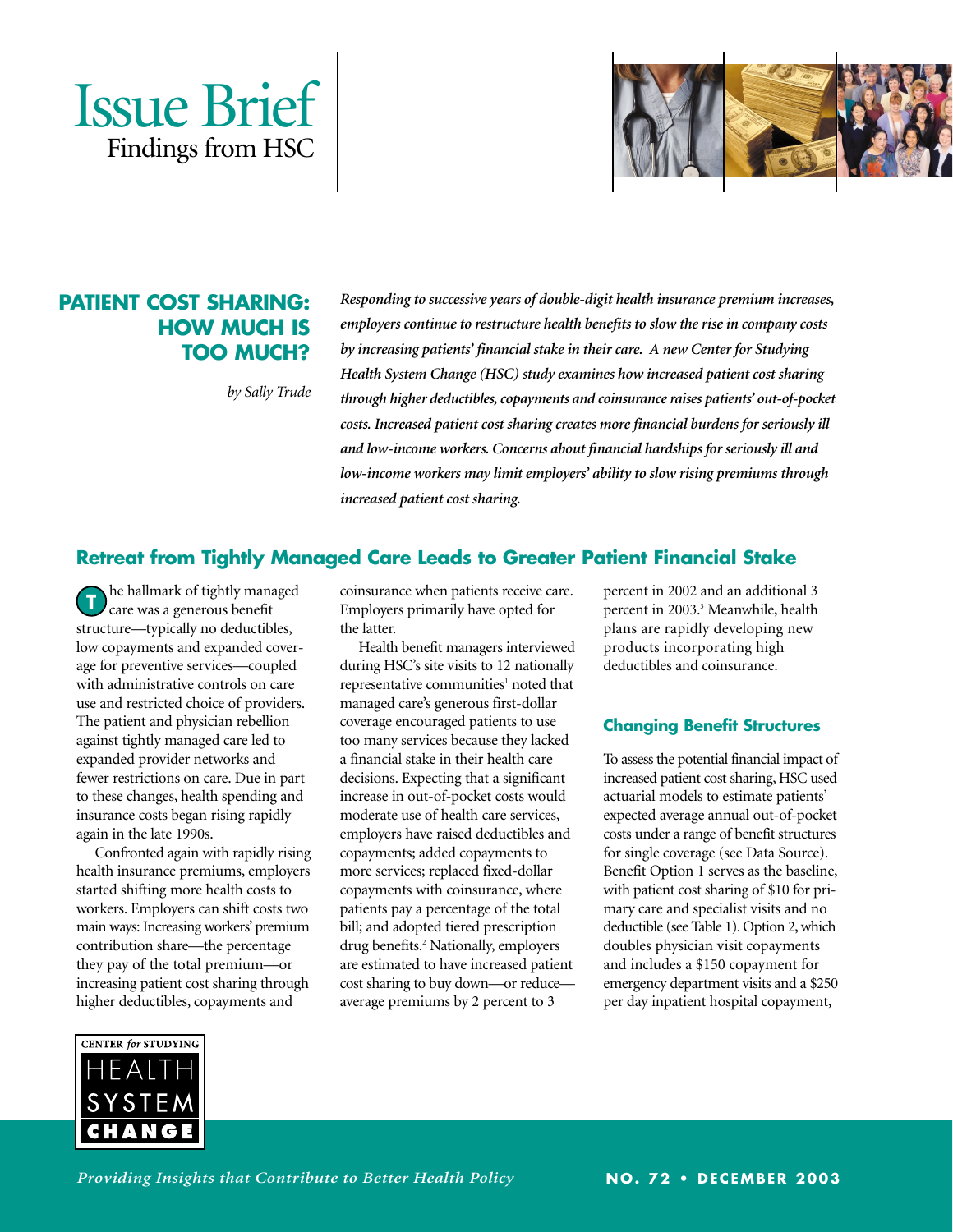#### **Data Source**

*The actuarial models, developed by James W. Mays and Monica Brenner of Actuarial Research Corp., estimate out-of-pocket costs based on data from the 1997 Medical Expenditure Panel Survey (MEPS) calibrated to reflect typical 2003 employer spending for health care. Standard actuarial assumptions were made under each health benefit scenario to reflect that utilization of health services would fall as cost sharing increased. The model used -.15 as the elasticity for physician, outpatient hospital and emergency department visits, -.01 as the elasticity for inpatient hospital admissions and -.25 for prescription drug spending. Calculation of premium amounts assumed an additional 10 percent for administration and profit. The definition of chronic condition, based on physician review of ICD-9 codes, includes 111 chronic conditions for children and 177 chronic conditions for adults. Medical conditions in the MEPS data are self reported. See Hwang, Wenke, et al., "Out-of-Pocket Medical Care Spending for Care of Chronic Conditions,"* Health Affairs *(November/December 2001).*

#### **HSC Alerts**

Keep up to date on the latest information about health care market trends. Sign up today at *www.hschange.org/alert* to receive e-mail notification of new HSC studies and publications.

#### **Table 1**

#### **Average Annual Out-of-Pocket Costs, Premiums and Buy Down, by Benefit Scenario**

|                                                     | <b>HIGHER</b>   |                    |            |            |               |             |  |  |  |
|-----------------------------------------------------|-----------------|--------------------|------------|------------|---------------|-------------|--|--|--|
|                                                     | <b>BASELINE</b> | <b>COPAYMENTS:</b> | \$100/10%  | \$500/20%  | $$1,000/20\%$ | \$2,500/30% |  |  |  |
|                                                     | (OPTION 1)      | (OPTION 2)         | (OPTION 3) | (OPTION 4) | (OPTION 5)    | (OPTION 6)  |  |  |  |
| <b>AVERAGE ANNUAL</b><br><b>OUT-OF-POCKET COSTS</b> | \$52            | \$236              | \$321      | \$612      | \$763         | \$1,051     |  |  |  |
| PERCENT OF PEOPLE<br>EXCEEDING \$500                | 1%              | 14%                | 19%        | 50%        | 49%           | 47%         |  |  |  |
| PERCENT OF PEOPLE<br>EXCEEDING \$1,000              | 0%              | 6%                 | 9%         | 21%        | 36%           | 34%         |  |  |  |
| PERCENT OF PEOPLE<br>EXCEEDING \$1,500              | 0%              | 0%                 | 6%         | 14%        | 18%           | 26%         |  |  |  |
|                                                     |                 |                    |            |            |               |             |  |  |  |
| TOTAL PREMIUM                                       | \$3,584         | \$3,245            | \$3,058    | \$2,495    | \$2,202       | \$1,650     |  |  |  |
| PERCENT BUY DOWN<br>FROM BASELINE                   | 0%              | $-9.5\%$           | $-14.7\%$  | $-30.4\%$  | $-38.6\%$     | -54.0%      |  |  |  |

**Notes:** Baseline (Option 1) has \$10 physician visit copayments and no deductibles. Option 2 doubles the copayments for physician visits and introduces a \$150 copayment for emergency department visits and a \$250 per day inpatient hospital copayment. Option 3 has a \$100 deductible and 10 percent in-network and 20 percent out-of-network coinsurance. Option 4 has a \$500 deductible and 20 percent in-network and 30 percent out-of-network coinsurance. Option 5 has a \$1,000 deductible and 20 percent in-network and 30 percent out-of-network coinsurance. Option 6 has a \$2,500 deductible and 30 percent in-network and 50 percent out-of-network coinsurance. Maximum out-of-pocket limits are set at \$1,500 more than the deductible for each scenario.

*Source: Actuarial Research Corp. models using 1997 MEPS calibrated to 2003 utilization and costs*

represents typical copayment increases. Next, out-of-pocket costs for benefit structures with successively higher levels of deductibles and coinsurance (Options 3, 4, 5 and 6) are estimated for up to a \$2,500 deductible with 30 percent coinsurance for in-network care and 50 percent coinsurance for out-of-network care.

Patients' total out-of-pocket costs typically are capped by maximum out-ofpocket limits. In 2002, 41 percent of people in preferred provider organizations (PPOs) had a maximum out-of-pocket cap of \$1,500 or less, while 5 percent had caps of \$3,000 or more.<sup>4</sup> For employers to capture savings from increased patient cost sharing, they either have to exclude deductibles or raise maximum out-of-pocket limits. Each scenario assumes that the maximum out-of-pocket limit is \$1,500 higher than the deductible.

Under the baseline scenario, or Option 1, average out-of-pocket expenses are about \$52 a year, and only 1 percent of people face out-of-pocket costs exceeding \$500 a year (see Table 1). A moderate rise in patient cost sharing through higher copayments, as modeled in Option 2, increases average outof-pocket costs to \$236. About 14 percent of people would pay more than \$500 a year in

out-of-pocket costs and 6 percent would exceed \$1,000.

By going from Option 1 to Option 2, the employer buys down the premium increase by 9.5 percent through higher patient cost sharing. In this example, although average patient out-of-pocket costs are increased by \$184 per year, the worker's annual premium payment is reduced by \$68, assuming the worker pays 20 percent of the premium. The employer's premium contribution would drop by \$271 per employee.

But the impact on the average worker masks the differences between those who use services and those who do not. Employers' strategy of increasing patient cost sharing in lieu of increasing workers' share of the premium shifts burdens from those who use few services to those who use many.

### **Who Pays More?**

Increased patient cost sharing raises out-ofpocket costs more for people with chronic conditions, those in poor health and people with at least one hospitalization (see Figure 1). For example, under the Option 2 benefit structure, people in poor health would pay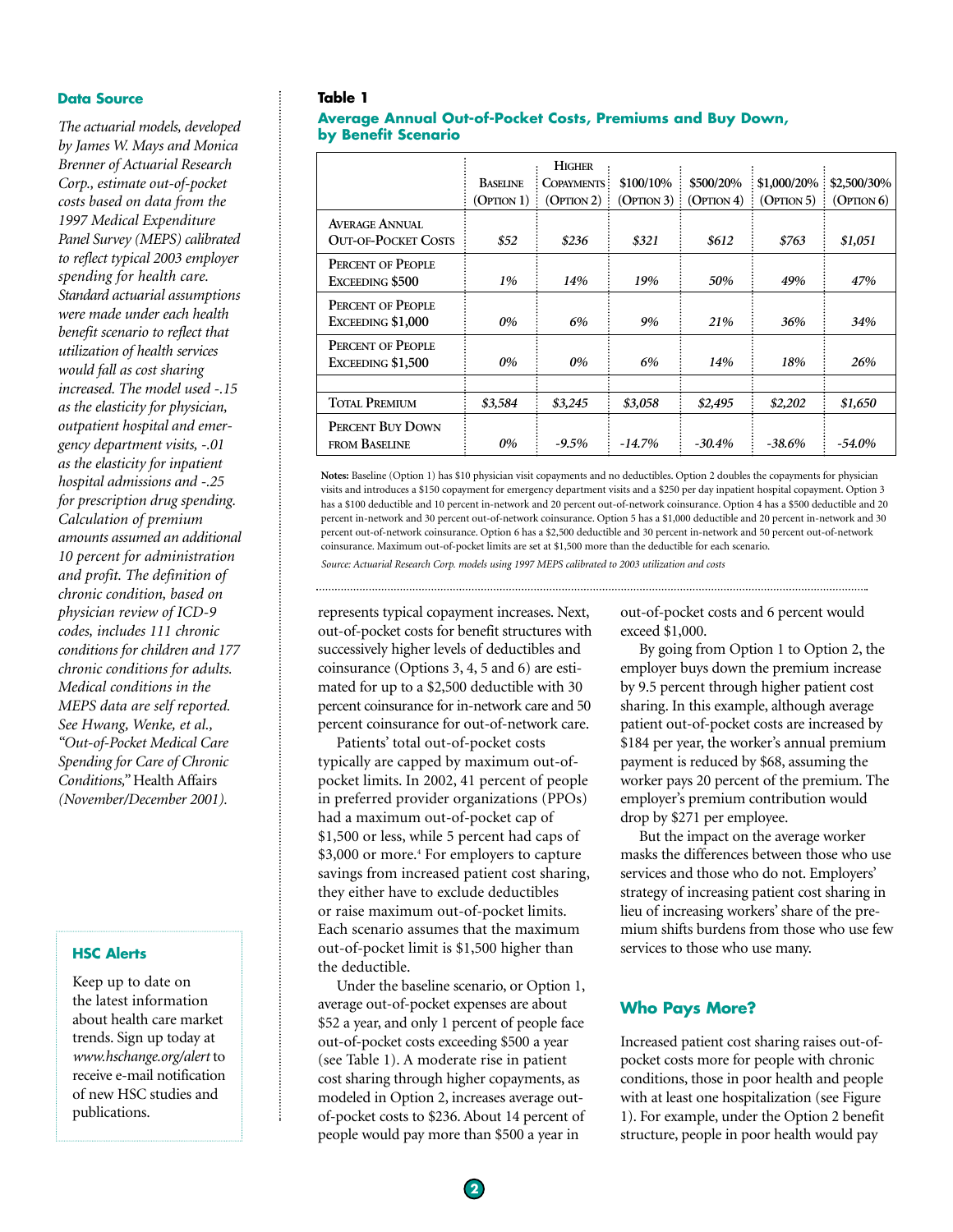## **Figure 1 Average Annual Out-of-Pocket Costs, by Health Status and Benefit Scenario**



**Notes:** See Table 1 for description of benefit structure scenarios. Maximum out-of-pocket limits are set at \$1,500 more than the deductible for each scenario.

*Source: Actuarial Research Corp. models using 1997 MEPS calibrated to 2003 utilization and costs*

\$862 a year on average, while those with at least one hospitalization would pay \$1,066. Under the higher-deductible scenarios (Options 5 and 6), people in poor health would pay \$1,883 on average with a \$1,000 deductible and \$2,942 with a \$2,500 deductible. A hospitalized patient would pay \$2,355 a year on average with a \$1,000 deductible and \$3,768 with a \$2,500 deductible.

Additionally, more people risk having to spend more than \$1,500 out of pocket with high-deductible health plans (see Webexclusive data). Overall, about 18 percent of people with a \$1,000 deductible under Option 5 would pay more than \$1,500 out of pocket annually, compared with 26 percent of people with a \$2,500 deductible under Option 6. However, more than 90 percent of people who are hospitalized in the \$2,500 deductible scenario will pay more than \$1,500 out of pocket.

## **Cost Sharing and Income**

Whether exceeding a \$1,500 threshold creates financial hardship depends to a large extent on a person's income. Overall, under the baseline scenario (Option 1), only 1 percent of people would have outof-pocket costs exceeding 10 percent of their annual income (see Table 2). At the \$2,500 deductible level (Option 6), however, 13 percent would face out-of-pocket costs

exceeding 10 percent of income. Under the \$2,500 deductible scenario, 22 percent of the chronically ill, 53 percent of those in poor health and 66 percent of hospitalized patients would have out-of-pocket costs exceeding 10 percent of income.

Although the seriously ill face higher out-of-pocket costs under high-deductible plans, a maximum out-of-pocket cap limits financial risk significantly. Without a maximum out-of-pocket limit, people in poor health would have average annual out-ofpocket costs of \$3,979 with a \$1,000 deductible (Option 5), and those with at least one hospitalization in a year would pay \$5,782.

Recognizing that low-income workers are least able to afford rising premiums, a handful of employers interviewed during HSC site visits reported setting different premium contribution levels for workers based on their income. This approach, however, is less practical for patient cost sharing because of the administrative complexity created for health care providers, who must collect these amounts directly from patients. For people with incomes between 125 percent and 200 percent of the 2003 federal poverty level—between \$11,225 and \$17,960 for a single person— 1 percent would have out-of-pocket costs exceeding 10 percent of income under the generous Option 1 benefit structure compared with 23 percent under the \$2,500 deductible Option 6 (see Table 2).

### **Implications**

Employers continue to increase patient cost sharing to reduce annual premium increases and to encourage workers to economize when using health care services. As out-of-pocket costs increase, however, both the financial and medical consequences for seriously ill and low-income people increase. Nearly half of all personal bankruptcies are due in part to medical expenses.<sup>5</sup> And research suggests that patients faced with higher cost sharing cut back on both needed and discretionary care.<sup>6</sup>

Future market responses will likely focus on additional ways to encourage patients to economize on discretionary care. One potential response could refine patient cost sharing by differentiating the amounts by service category, with higher cost sharing for more discretionary or less clinically valuable services. Another response could waive cost sharing based on patient diagnosis. For example, to encourage a person with diabetes to seek regular eye and foot exams, cost sharing for these clinically valuable services could be waived for diabetics.

In addition, the market may provide options for less cost sharing but greater restrictions on the choice of provider either a traditional closed network and tight administrative controls on care use or a tiered-provider network, where patients choose whether they want to pay more for a broader choice of providers. HSC's Community Tracking Study Household Survey shows that most Americans, especially lower-income people, are willing to limit their choice of hospitals and physicians in return for lower out-ofpocket costs.7 As patient cost sharing increases, more people—especially lowincome workers and those with serious health conditions—might embrace an opportunity to make this cost-choice trade-off.

Regardless of the potential market responses, practitioner involvement will be critical in helping patients make cost-effective treatment decisions. Physicians will need to be more aware of patients' financial resources and cost-sharing requirements, taking both into account as treatment options are discussed. And patients will need to be more comfortable in alerting physicians to financial issues. ●